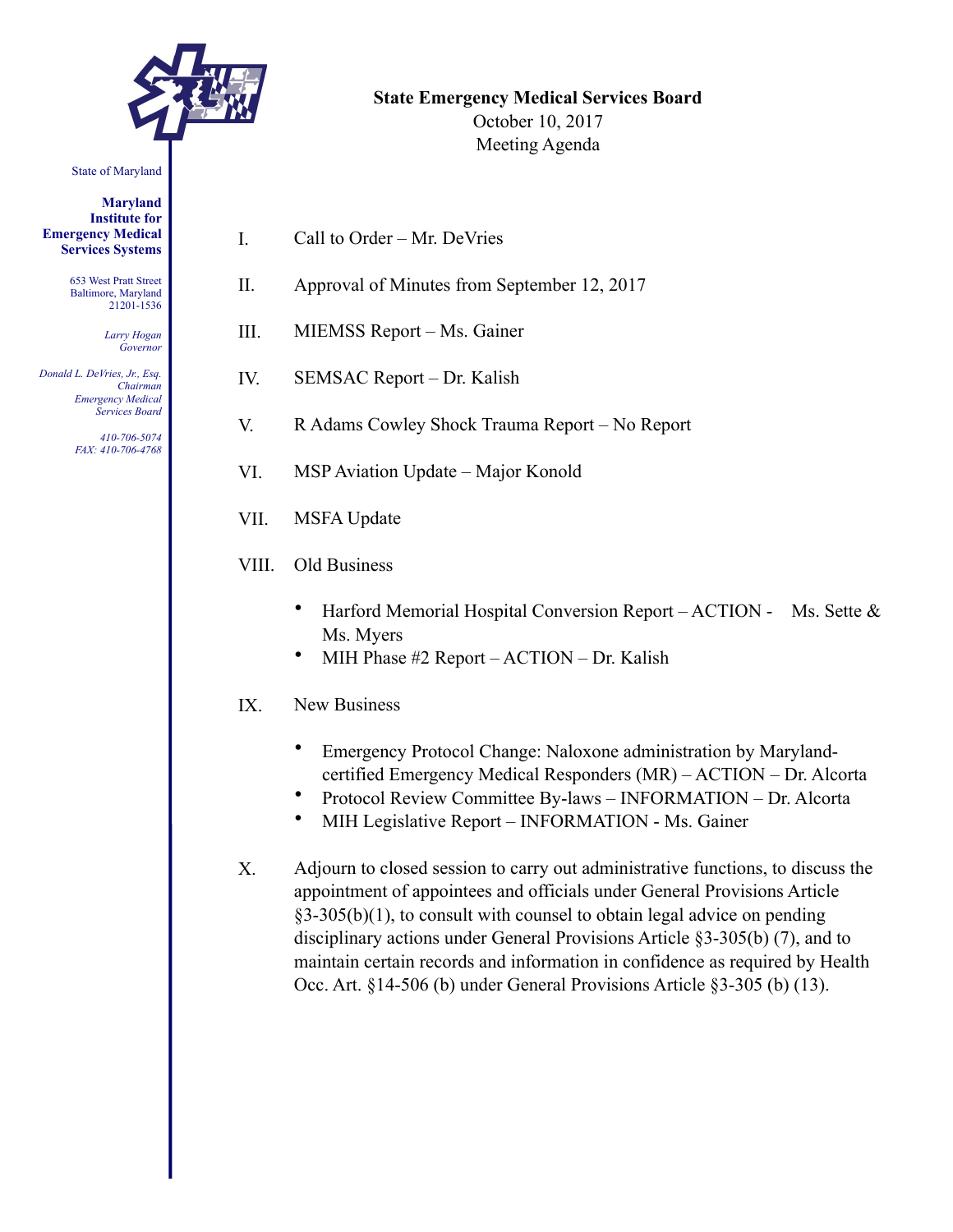

State of Maryland

**Maryland Institute for Emergency Medical Services Systems** 

> 653 West Pratt Street Baltimore, Maryland 21201-1536

> > *Larry Hogan Governor*

*Donald L. DeVries, Jr., Esq. Chairman Emergency Medical Services Board* 

> *410-706-5074 FAX: 410-706-4768*

#### **State Emergency Medical Service Board October 10, 2017**

#### **Minutes**

**Board Members Present:** Donald L. DeVries, Jr., Esq., Chairman; Vic Broccolino, Vice-Chairman; Murray Kalish, MD; George A. Cross, Jr.; Sally L. D. Showalter, RN (phone); Sherry Adams; RN; Dany Westerband, M.D (phone); Mary Alice Vanhoy, RN;

**Board Members Absent:** Dean E. Albert Reece, MD; Kyrle W. Preis III, NREMT-P; David Hexter, M.D.

**Others Present:** 

**Maryland Health Care Commission:** Mr. Parker

**MSPAC:** Major Konold, Lt. McMinn

**MIEMSS**: Ms. Gainer; Dr. Alcorta (phone); Ms. Abramson; Ms. Aycock; Dr. Bailey; Mr. Cantera; Mr. Darchicourt; Ms. Gilliam; Mr. Hurlock; Ms. Mays; Ms. Myers; Mr. Schaefer; Ms. Goff

**OAG:** Mr. Magee; Ms. Sette

**Upper Chesapeake Medical Center**: Dr. Fermin Barrueto

Mr. DeVries called the meeting to order and asked for the approval of the minutes from September 12, 2017.

**ACTION: Upon the motion by Dr. Kalish, seconded by Ms. Adams, the Board voted unanimously to approve the minutes of the September 12, 2017, meeting as written.** 

## **MIEMSS**

A written copy of the MIEMSS Report was distributed.

National Registry Testing

Ms. Gainer said that the Maryland BLS pass rates for NREMT testing continue to surpass the national average.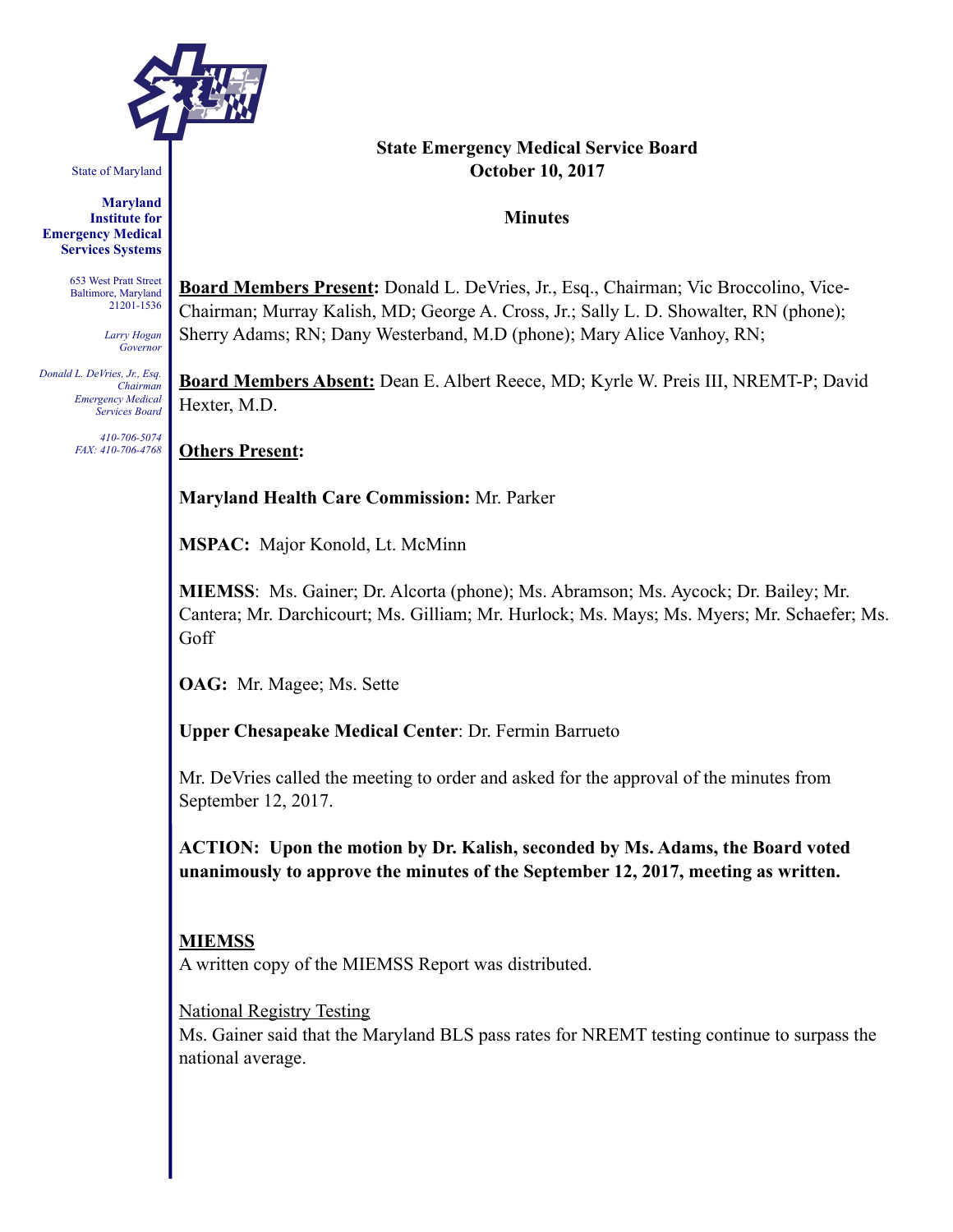#### Licensure

An eLicensure Steering Committee that includes all interested stakeholders has been formed and is working to develop statewide consensus on improvements and changes that are needed for the system. The Committee has held two meetings, and the next meeting will held on November 16, 2017, at **MIEMSS** 

## Cardiac Rescue Technician (CRT)

Ms. Gainer advised that the National Registry will stop testing for Maryland's CRT licensure in 2019. Discussions on the future for CRT Licensure are in progress.

## Opioid Operational Command Center (OOCC)

Ms. Gainer said that MIEMSS continues to share allowable EMS data with the OOCC.

Currently, EMS is not reimbursed for the cost of naloxone administered to patients who refuse transport to an Emergency Department. The OOCC has approved a grant of \$200,000 to offset these costs to EMS Operational Programs. MIEMSS will be the administrator for this grant.

The OOCC is also investigating a statewide bulk purchasing program of naloxone to keep costs down.

MIEMSS is compiling a special edition of the EMS newsletter devoted to the Opioid Crisis in Maryland.

#### Communications Upgrade Project

MIEMSS is in the process of reviewing the bids received. MIEMSS hopes to have completed the process and selected a vendor later this fall.

#### Freestanding Emergency Medical Facility

Ms. Gainer said that the University of Maryland Harford Memorial Hospital submitted their application for conversion to a Freestanding Medical Facility without a Certificate of Need on August 4, 2017. Ms. Sette said the role of the EMS Board is to advise MHCC on the impact of conversion from an acute care hospital to a freestanding medical facility on EMS resources and the delivery of adequate and appropriate emergency medical care. The EMS Board must make a determination that the conversion will maintain adequate and appropriate delivery of emergency care within the Statewide EMS System by October 16, 2017.

#### Legislative Studies

Ms. Gainer said that MIEMSS has been tasked with three (3) Legislative Studies that are due on or before December 31, 2017. The Mobile Integrated Healthcare Study will be presented to the Board under New Business.

#### **SEMSAC**

No Report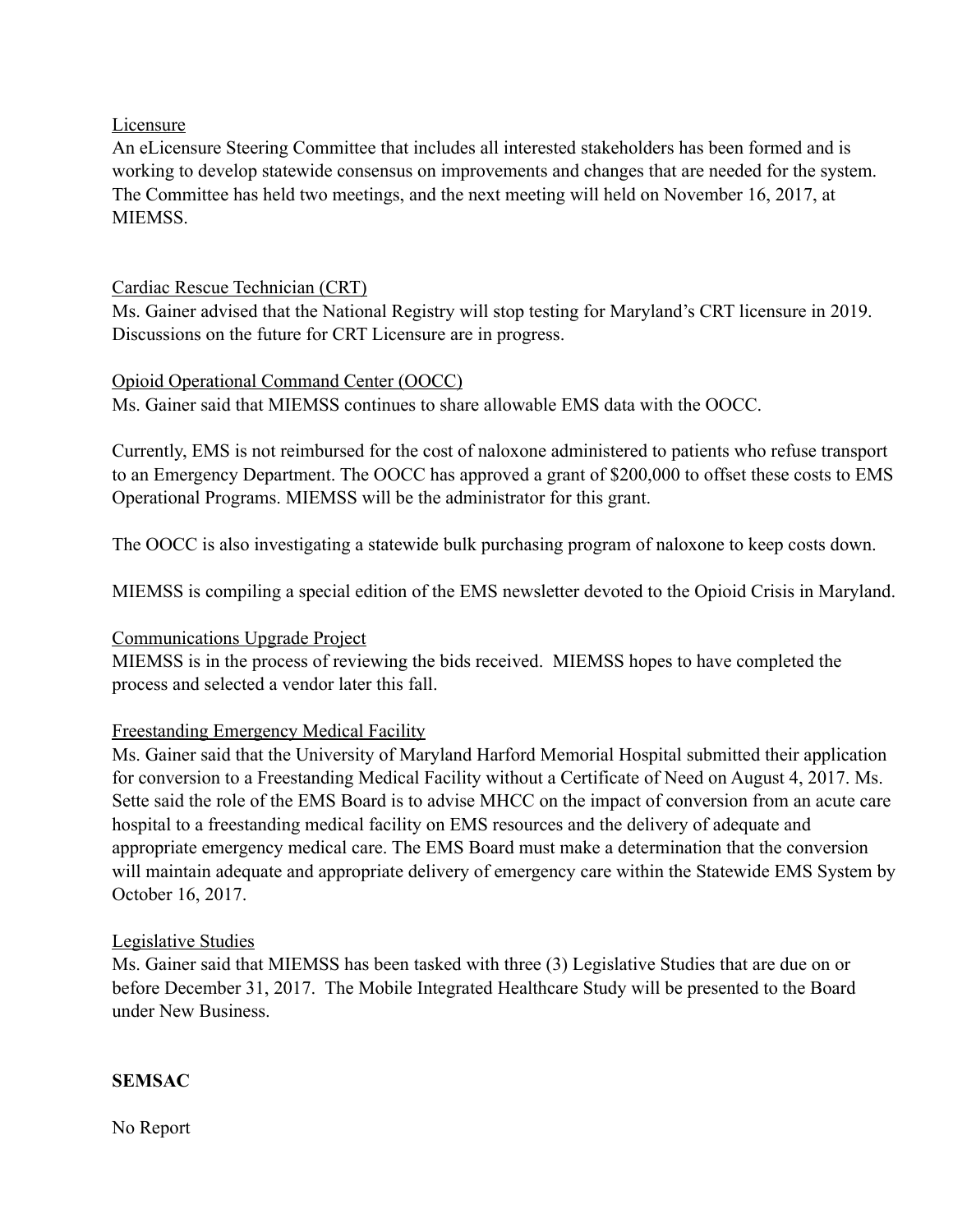## **MSPAC**

Major Konold said that construction of the flight training building continues. Officials from Leonardo have begun to coordinate the delivery of the Flight Training Device and will arrive for a site visit around December 1, 2017.

MSPAC published updated parameters for responding to out-of-state medevac requests, replacing a 30 year old legacy policy. MSPAC has a responsibility to ensure the aircraft is available for the citizens of Maryland first and foremost. The policy ensures that an out-of-state requestor is using its own state's resources first before requesting an aircraft from MSPAC. If an the out-of-state requestor cannot secure resources from its own state, or those resources cannot provide a timely response or is unable to respond, MSPAC will then respond in the best interest of the patient. MSPAC continues to place a high level of screening on out-of-state SAR and law enforcement missions.

#### **MSFA**

Mr. Cross said that over 5,000 people were in attendance at the National Fallen Firefighters 25<sup>th</sup> Memorial Ceremony.

#### **OLD BUSINESS**

Phase II MIH Committee Recommendations A paper copy was distributed to the members.

Dr. Kalish presented the final recommendations document to the Board for consideration.

**Upon the motion Mr. Cross, seconded by Mr. Broccolino, the Board voted unanimously to approve the Phase II MIH Committee Recommendations.** 

#### **OLD BUSINESS**

Harford Memorial Hospital (HMH) Conversion to a Freestanding Medical Center

A paper copy of the "MIEMSS Report and Recommendation to the State Emergency Medical Services Board Regarding the Proposed Conversion of Harford Memorial Hospital to a Freestanding Medical Facility without a Certificate of Need (CON)" was distributed to the members.

Ms. Sette said that the Applicants notified MIEMSS and the MHCC of their intent to convert HMH to a freestanding medical facility on August 4, 2017. The EMS Board must submit its determination regarding HMH's ability to maintain adequate and appropriate delivery of emergency care within the statewide emergency medical services system to the Maryland Health Care Commission by October 16, 2017.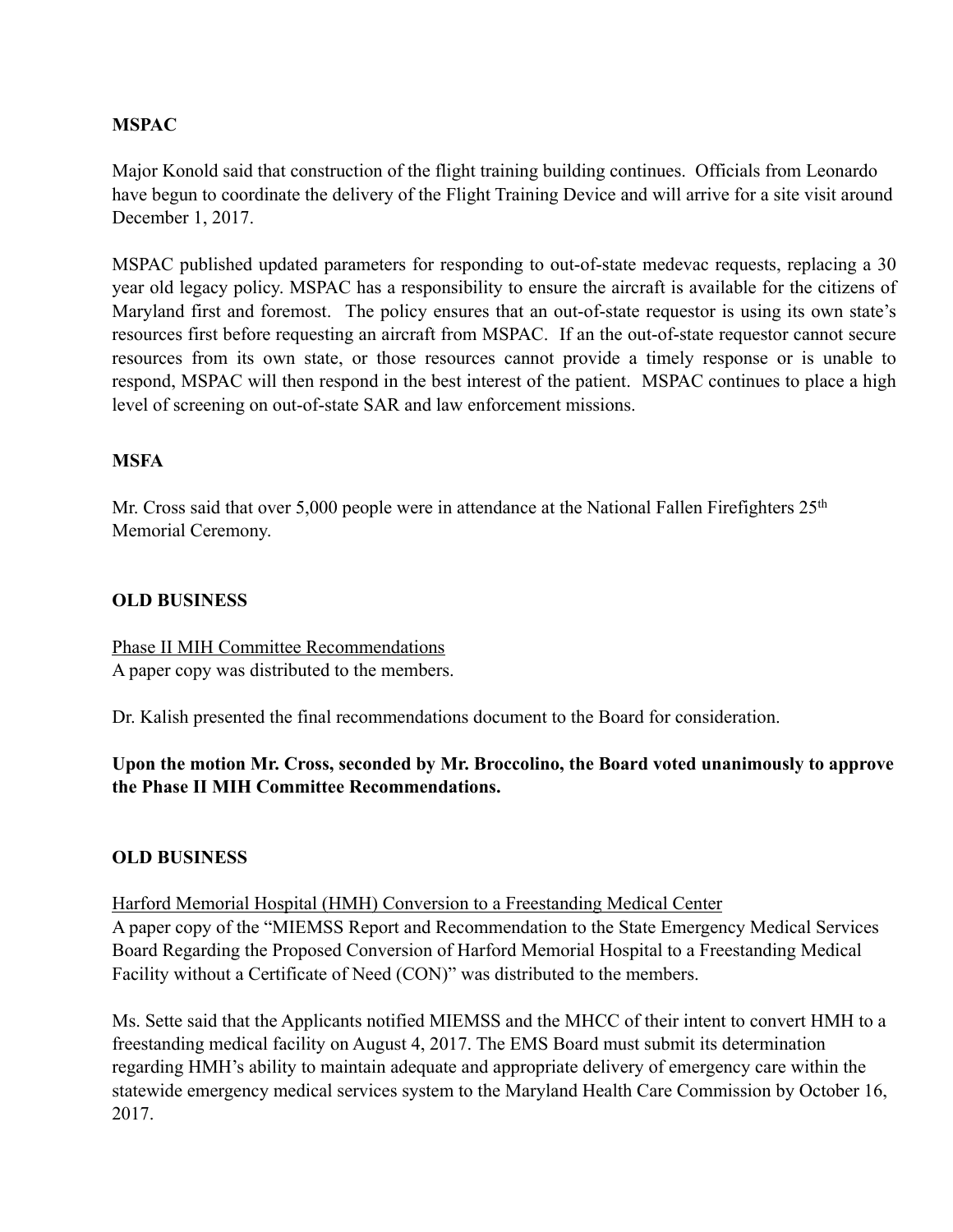Ms. Myers said that MIEMSS solicited comments via its website and engaged in dialogue with EMS providers in the affected jurisdictions. Informal meetings and a public hearing were held in Harford County to discuss the conversion. Although concerns were raised regarding additional transport times for Cecil County EMS, letters of support for the conversion from Cecil and Harford Counties were included in the HMH application. Ms. Sette said that the applicants know they cannot rely on EMS for inter-facility transports.

Dr. Barrueto, University of Maryland Upper Chesapeake Hospital Center, said that EMS traffic flow/ patterns were the biggest areas of concern that were expressed at the public hearing. The eleven (11) factors specified in COMAR regulations for consideration by the EMS Board were discussed.

Dr. Barrueto said that the freestanding facility will be seeking designation as an Acute Stroke Ready facility which should alleviate some concerns about additional travel.

Dr. Barrueto said that the existing level of surge all hazmat capabilities at HMH will be maintained at the freestanding facility and may even be improved. He gave a breakdown of the type and number of Emergency Department beds, highlighting the increase in the number of available behavioral health beds.

**Upon the motion of Mr. Broccolino, seconded by Mr. Cross, the Board unanimously determined that the proposed conversion will maintain adequate and appropriate delivery of emergency care within the Statewide Emergency Medical Services System... Ms. Vanhoy abstained from the vote.** 

The Board's determination will be conveyed to the Maryland Health Care Commission.

#### **NEW BUSINESS**

Emergency Protocol Change: Naloxone Administration by Maryland-Certified Emergency Medical Responders (EMRs)

A paper summary of the protocol change was distributed to the members.

Dr. Alcorta said pursuant to COMAR 30.03.05.02 I, appearing that a delay would pose a threat to the health and welfare of patients and, with the concurrence of the Chair of the State Emergency Medical Services Board, an emergency protocol change authorizing EMRs throughout Maryland to administer naloxone was issued on October 1, 2017. EMR providers must complete approved training before administering naloxone in the clinical environment. The Protocol Review Committee and the Maryland State Firemen's Association supported authorizing Maryland-certified EMRs to administer naloxone.

Protocol Review Committee By-laws A paper copy was distributed.

Dr. Alcorta presented the Protocol Review Committee by-laws for review.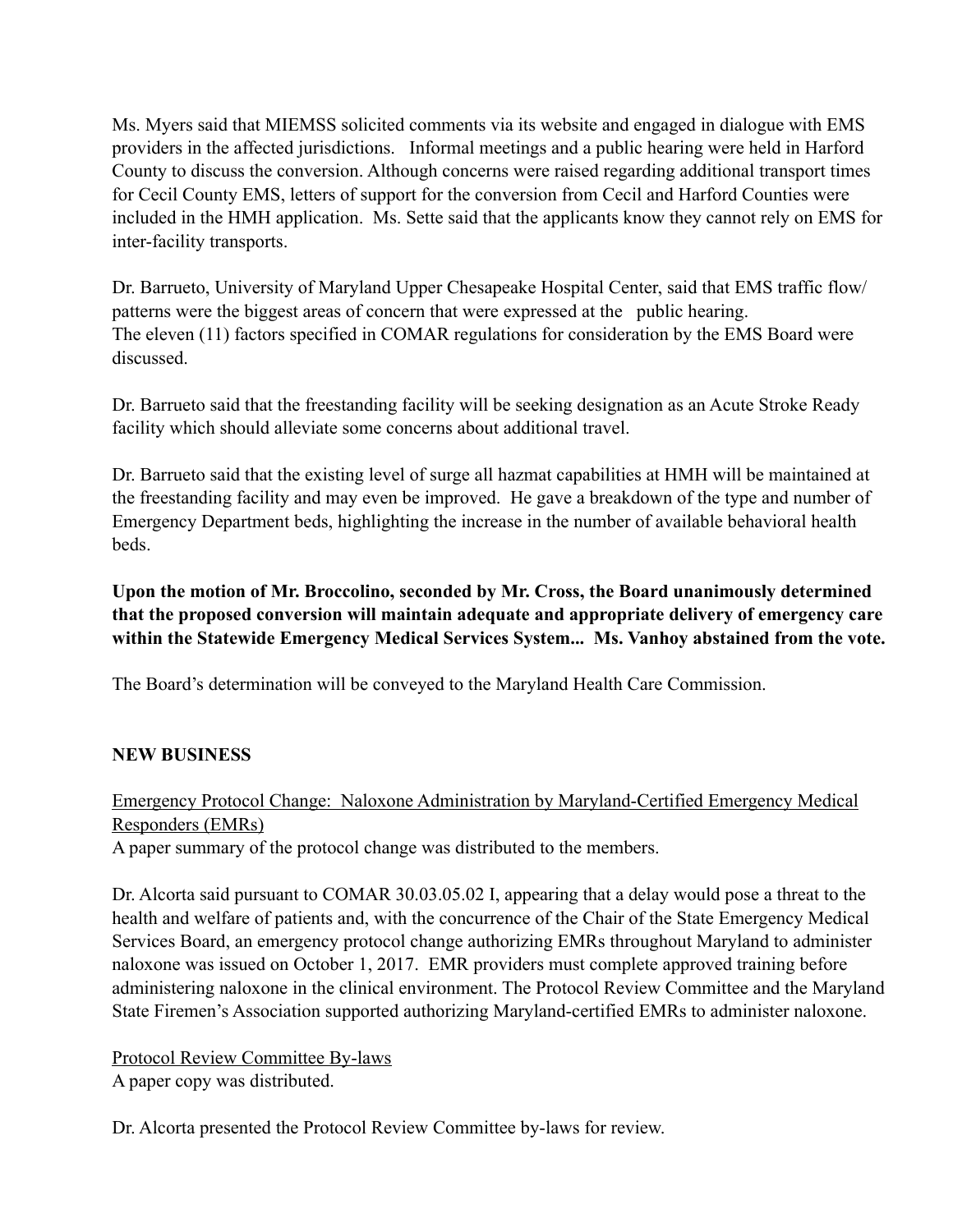Maryland Mobile Integrated Health (MIH) Programs Involving Emergency Medical Services (EMS) Executive Summary A paper copy of the MIH Summary was distributed.

Ms. Gainer said that the 2017 Joint Chairmen's Report directed the MIEMSS to evaluate the impact of existing MIH Programs, including a cost-benefit analysis, explore the potential for further expansion and potential solutions to the lack of secured funding for EMS participation. She said a study workgroup was formed that included representatives from MIEMSS, Prince George's County Fire and EMS Department, Montgomery County Fire & Rescue Services, Charles County Department of Emergency Services, Queen Anne's County Department of Emergency Services, Dorchester County Department of Emergency Services, and Baltimore City Fire Department.

Ms. Gainer summarized the report and recommendations for the continuation and sustainment of MIH programs in Maryland.

**Upon the motion of Ms. Adams, seconded by Ms. Vanhoy, the EMS Board voted unanimously to approve the submission of the MIH Study to the Governor's office.** 

**Upon the motion of Mr. Broccolino, seconded by Mr. Cross, the EMS Board adjourned to closed session**.

The EMS Board adjourned to closed session to carry out administrative functions, to discuss the appointment of appointees and officials under General Provisions Article §3-305(b)(1), to consult with counsel to obtain legal advice on pending disciplinary actions under General Provisions Article §3-305(a) (7), and to maintain certain records and information in confidence as required by Health Occ. Art. §14-506 (b) under General Provisions Article §3-305 (a) (13).

#### **In Closed Session:**

**Board Members Present:** Donald L. DeVries, Jr., Esq., Chairman; Vic Broccolino, Vice-Chairman; George A. Cross, Ir.; Murray Kalish, MD; Sherry Adams; Dany Westerband, M.D. (phone); Sally L. D. Showalter, RN. (phone); Mary Alice Vanhoy, RN

Board Members Absent: David Hexter, M.D.; Kyrle W. Preis III, NREMT-P; Dean E. Albert Reece, M.D. 

**MIEMSS**: Ms. Gainer; Dr. Alcorta (by phone); Ms. Abramson; Ms. Goff; Mr. Schaefer.

**OAG**: Mr. Magee; Ms. Sette.

**In closed session:**